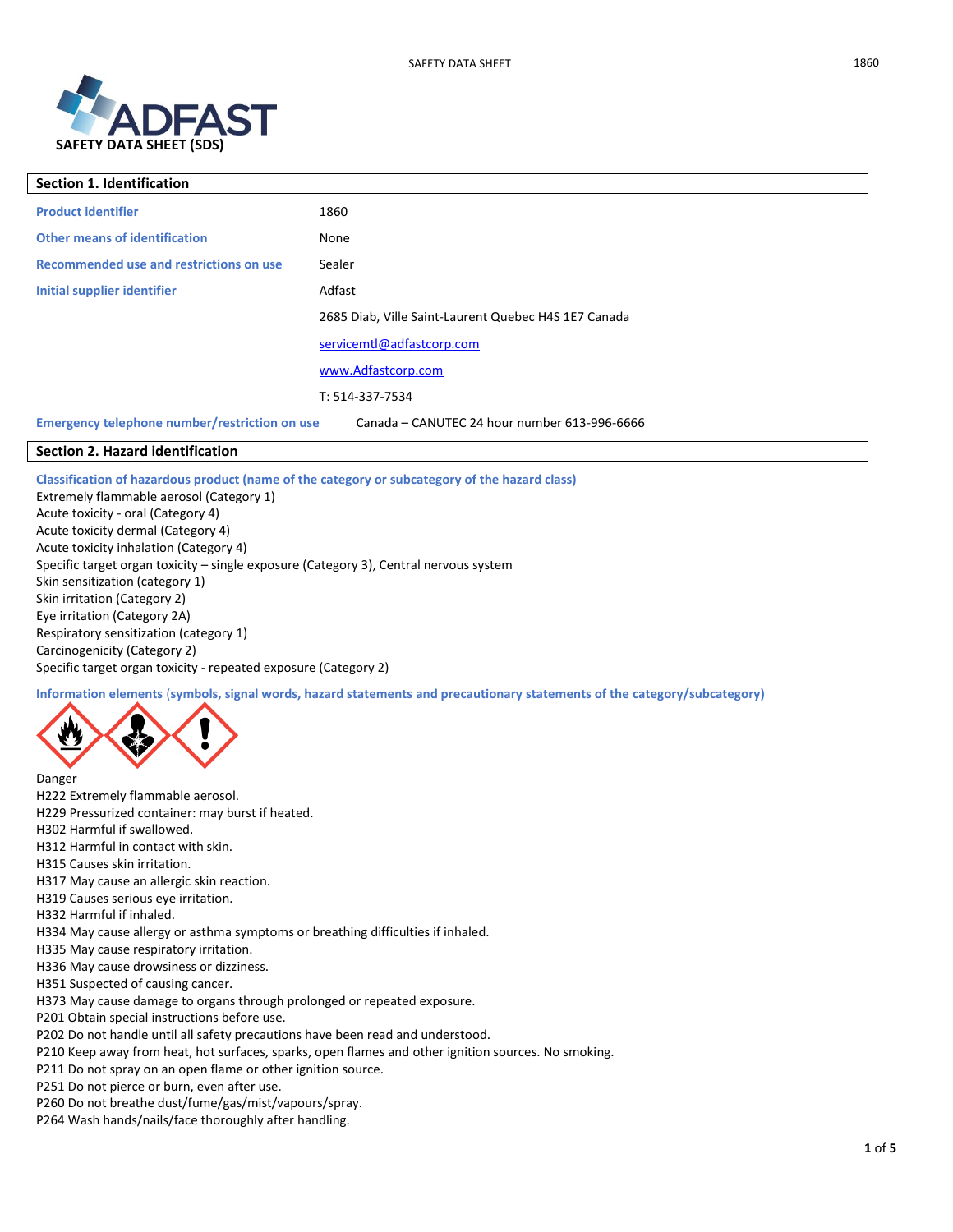P270 Do not eat, drink or smoke when using this product.

P271 Use only outdoors or in a well-ventilated area.

P272 Contaminated work clothing should not be allowed out of the workplace.

P280 Wear gloves/protective clothing/eye protection/face protection.

P284 Wear respiratory protection.

P302 + P352 IF ON SKIN, Wash with plenty of water for several minutes.

P333 + P313 IF SKIN irritation or rash occurs: Get medical attention.

P362 + P364 Take off contaminated clothing and wash it before reuse.

P305 + P351 + P338 IF IN EYES, Rinse cautiously with water for several minutes. Remove contact lenses, if present and easy to do. Continue rinsing.

P337 + P313 If eye irritation persists: Get medical attention.

P314 Get medical attention if you feel unwell.

P308 + P313 IF exposed or concerned: Get medical attention.

P301 + P312 IF SWALLOWED: Call a doctor if you feel unwell.

P330 Rinse mouth.

P304 + P340 IF INHALED: Remove person to fresh air and keep comfortable for breathing.

P312 Call a doctor if you feel unwell.

P342 + P311 If experiencing respiratory symptoms: Call a doctor.

P410+P412+P403+P233 Protect from sunlight. Do not expose to temperatures exceeding 50 °C/122 °F. Store in a well-ventilated area. Keep container tightly closed.

P405 Store locked up.

P501 Dispose of contents/container into safe container in accordance with local, regional or national regulations.

**Other hazards known** None

# **Section 3. Composition/information on ingredients**

| <b>Chemical name (common name/synonyms)</b>      | <b>CAS number or other</b> | <b>Concentration (%)</b> |
|--------------------------------------------------|----------------------------|--------------------------|
| Isocyanic acid, polymethylenepolyphenylene ester | 9016-87-9                  | $30 - 60$                |
| 2-Propanol, 1-chloro-, phosphate (3:1)           | 13674-84-5                 | < 20                     |
| Isobutane                                        | 75-28-5                    | < 10                     |
| Propane                                          | 74-98-6                    | < 10                     |
| Dimethyl ether                                   | 115-10-5                   | < 10                     |

#### **Section 4. First-aid measures**

| <b>Inhalation</b>   | IF INHALED: Remove person to fresh air and keep comfortable for breathing. Get medical attention if you feel unwell. IF<br>exposed or concerned: Call a doctor.                                                                                                                                                                                 |
|---------------------|-------------------------------------------------------------------------------------------------------------------------------------------------------------------------------------------------------------------------------------------------------------------------------------------------------------------------------------------------|
| <b>Ingestion</b>    | IF SWALLOWED: Immediately call a doctor. DO NOT INDUCE VOMITING. NEVER give anything by mouth if victim is<br>rapidly losing consciousness, or is unconscious or convulsing. Rinse mouth thoroughly with water. Have victim drink two<br>glasses of water. If vomiting occurs naturally, have victim lean forward to reduce risk of aspiration. |
| <b>Skin contact</b> | IF ON SKIN, Wash with plenty of water for several minutes. (15-20) IF SKIN irritation or rash occurs: Get medical<br>attention.                                                                                                                                                                                                                 |
| Eye contact         | IF IN EYES, Rinse cautiously with water for several minutes (15-20). Remove contact lenses, if present and easy to do.<br>Continue rinsing. If eye irritation persists: Get medical attention.                                                                                                                                                  |

**Most important symptoms and effects (acute or delayed)** Causes serious eye irritation. Causes skin irritation.

**Indication of immediate medical attention/special treatment** In all cases, call a doctor. Do not forget this document.

## **Section 5. Fire-fighting measures**

**Specific hazards of the hazardous product (hazardous combustion products)**  Carbon oxides and other irritant/toxic gases and fumes.

**Suitable and unsuitable extinguishing media**

In case of fire: Use carbon dioxide, chemical powder agent and appropriate foam to extinguish.

## **Special protective equipment and precautions for fire-fighters**

During a fire, irritating/toxic smoke and fumes may be generated. Do not enter fire area without proper protection. Firefighters should wear proper protective equipment and self-contained breathing apparatus with full facepiece. Shield personnel to protect from venting, rupturing or bursting cans. Move containers from fire area if it can be done without risk. Water spray may be useful in cooling equipment and cans exposed to heat and flame.

#### **Section 6. Accidental release measures**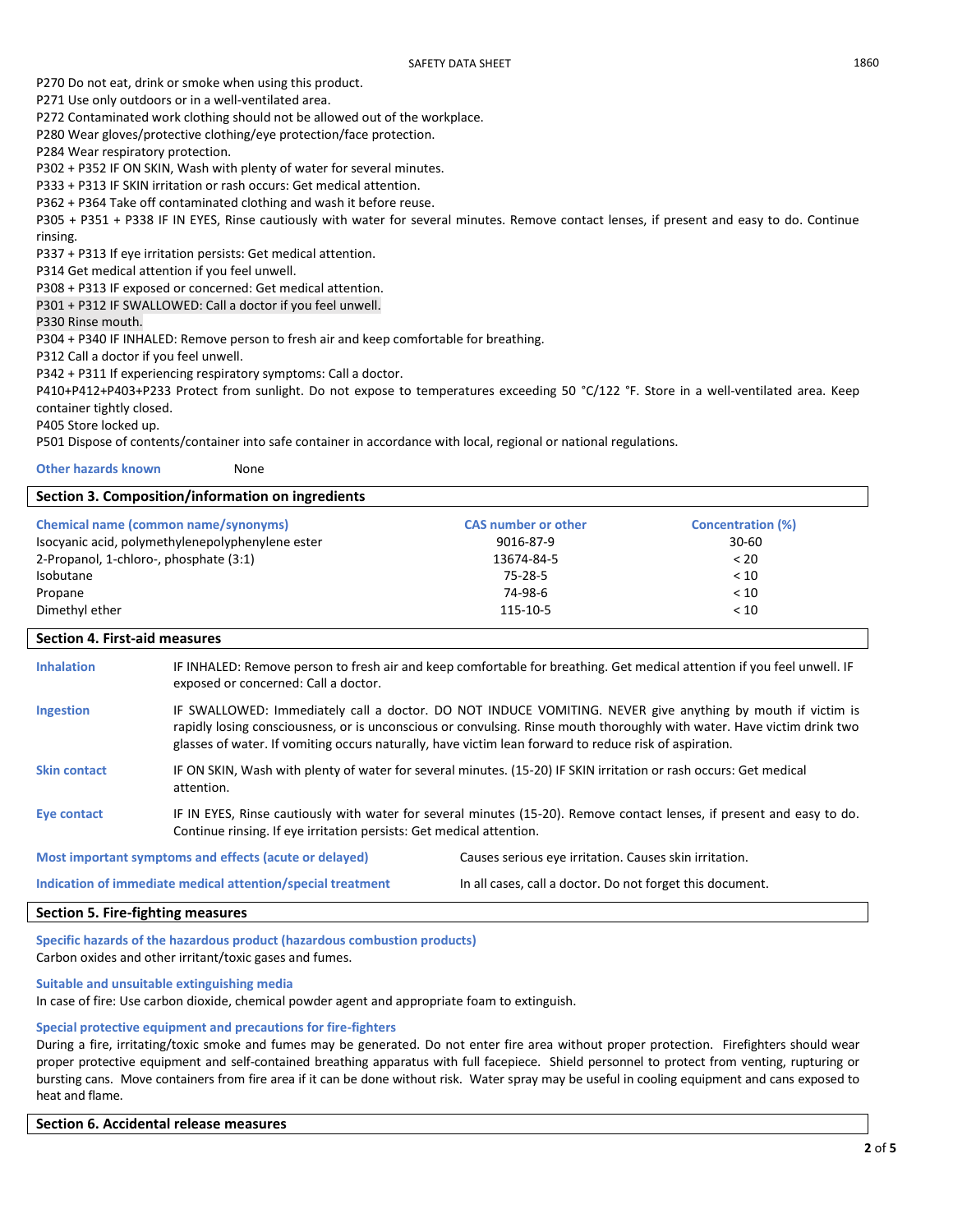#### **Personal precautions, protective equipment and emergency procedures**

Restrict access to area until completion of clean-up. Ensure clean-up is conducted by trained personnel only. All persons dealing with clean-up should wear the appropriate protective equipment (See Section 8).

#### **Methods and materials for containment and cleaning up**

Ventilate area of release. Stop the leak if it can be done safely. Contain and absorb any spilled liquid concentrate with inert absorbent material, then place material into a container for later disposal (see Section 13). Contaminated absorbent material may pose the same hazards as the spilled product. Notify the appropriate authorities as required.

## **Section 7. Handling and storage**

#### **Precautions for safe handling**

#### Wear gloves/protective clothing/eye protection/face protection.

Before handling, it is very important that engineering controls are operating, and that protective equipment requirements and personal hygiene measures are being followed. People working with this chemical should be properly trained regarding its hazards and its safe use. Inspect containers for leaks before handling. Label containers appropriately. Ensure proper ventilation. Do not breathe dust/fume/gas/mist/vapours/spray. Avoid contact with eyes, skin and clothing. Keep away from heat, sparks and flame. Avoid generating high concentrations of dusts, vapours or mists. Keep away from incompatible materials (Section 10). Keep containers closed when not in use. Empty containers are always dangerous. Refer also to Section 8.

#### **Conditions for safe storage, including any incompatibilities**

Store in a well-ventilated place. Keep container tightly closed. Keep cool. Store locked up. Store away from incompatible materials (Section 10). Inspect all incoming containers to make sure they are properly labelled and not damaged. Storage area should be clearly identified, clear of obstruction and accessible only to trained personnel. Inspect periodically for damage or leaks.

# **Section 8. Exposure controls/Personal protection**

# **Control parameters (biological limit values or exposure limit values and source of those values)**  Exposure limits: CAS 74-98-6 & 75-28-5 – ACGIH – TLV-TWA (STEL) & PEL-TWA 1000 ppm; Dust – PEL-TWA 15 mg/m<sup>3</sup> (total dust) & 5 mg/m<sup>3</sup> (respirable fraction);

# **Appropriate engineering controls**

Use under well-ventilated conditions. Local exhaust ventilation system is recommended to maintain concentrations of contaminants below exposure limits. Make emergency eyewash stations, safety/quick-drench showers, and washing facilities available in work area.

#### **Individual protection measures/personal protective equipment**

Respiratory protection is required if the concentrations are higher than the exposure limits. Use a NIOSH approved respirators if the exposure limits are unknown. We recommend wearing chemically protective gloves (impervious), and other protective clothing to prevent prolonged or repeated skin contact during all handling operations. We recommend wearing protective chemical splash goggles/safety glasses or other to prevent mists from entering the eyes. Wash hands/nails/face thoroughly after handling. Do not eat, drink or smoke when using this product. Practice good personal hygiene after using this material. Remove and wash contaminated work clothing before re-use.

## **Section 9. Physical and chemical properties**

| Appearance, physical state/colour             | Not available                                  |
|-----------------------------------------------|------------------------------------------------|
| Various colour aerosol                        | <b>Vapour pressure</b>                         |
| Characteristic                                | <b>Vapour density</b>                          |
| <b>Odour</b>                                  | Not available                                  |
| <b>Odour threshold</b>                        | <b>Relative density</b>                        |
| Not available                                 | Not available                                  |
| Not available                                 | <b>Solubility</b>                              |
| рH                                            | Not available                                  |
| <b>Melting/freezing point</b>                 | <b>Partition coefficient - n-octanol/water</b> |
| Not available                                 | Not available                                  |
| Initial boiling point/range                   | Not available                                  |
| Not available                                 | <b>Auto-ignition temperature</b>               |
| <b>Flash point</b>                            | <b>Decomposition temperature</b>               |
| Not available                                 | Not available                                  |
| <b>Evaporation rate</b>                       | Not available                                  |
| Not available                                 | <b>Viscosity</b>                               |
| <b>Flammability (solids and gases)</b>        | Not available                                  |
| Extremely flammable aerosol                   | <b>VOC</b>                                     |
| Upper and lower flammability/explosive limits | <b>Other</b>                                   |
| Not available                                 | None known                                     |

#### **Section 10. Stability and reactivity**

#### **Reactivity**

Does not react under the recommended storage and handling conditions prescribed.

#### **Chemical stability**

Stable under the recommended storage and handling conditions prescribed.

### **Possibility of hazardous reactions**

Keep away from heat, hot surfaces, sparks, open flames and other ignition sources. Do not spray on an open flame or other ignition source. Do not pierce or burn, even after use. Protect from sunlight. Do not expose to temperatures exceeding 50 °C/122 °F.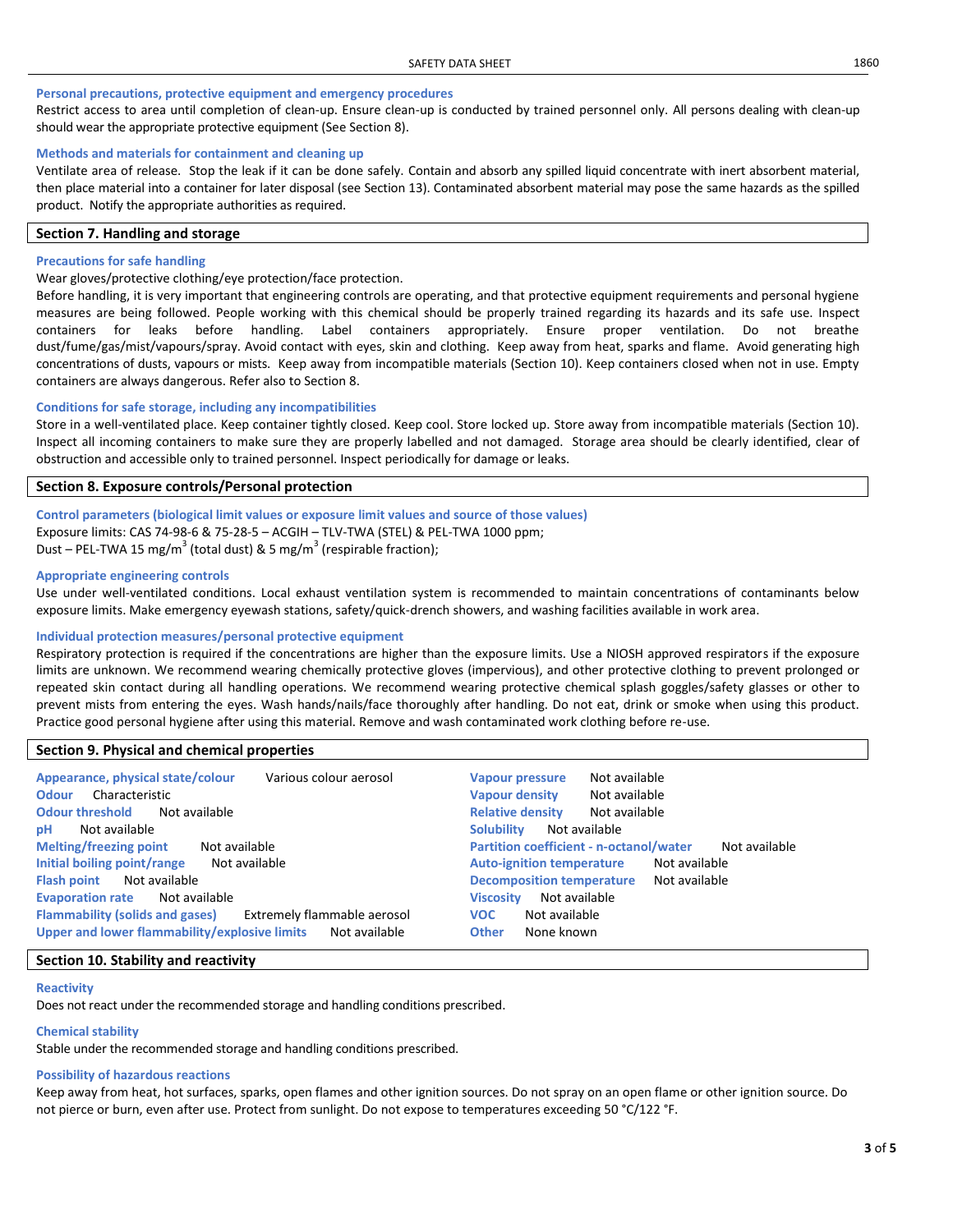## **Conditions to avoid (static discharge, shock or vibration)**

Keep away from heat, hot surfaces, sparks, open flames and other ignition sources. No smoking. Do not spray on an open flame or other ignition source. Do not pierce or burn, even after use. Protect from sunlight. Do not expose to temperatures exceeding 50 °C/122 °F.

**Incompatible materials** Oxidizing materials; etc.

**Hazardous decomposition products** None known

# **Section 11. Toxicological information**

### **Information on the likely routes of exposure (inhalation, ingestion, skin and eye contact)**

Harmful if swallowed. Harmful in contact with skin. Causes skin irritation. May cause an allergic skin reaction. Causes serious eye irritation. Harmful if inhaled. May cause allergy or asthma symptoms or breathing difficulties if inhaled. May cause respiratory irritation. May cause drowsiness or dizziness. Suspected of causing cancer. May cause damage to organs through prolonged or repeated exposure.

## **Symptoms related to the physical, chemical and toxicological characteristics**

Skin irritation, redness, stinging, pain; Eye irritation, redness, tearing; Respiratory tract irritation, coughing, shortness of breath, dizziness, drowsiness, nausea and headaches.

#### **Delayed and immediate effects (chronic effects from short-term and long-term exposure)**

Skin Sensitization – Possible; Respiratory Sensitization – Possible; Germ Cell Mutagenicity – No data available; Carcinogenicity – Ingredient listed by IARC, ACGIH, NTP or OSHA; Reproductive Toxicity – No data available; Specific Target Organ Toxicity — Single Exposure – Possible; Specific Target Organ Toxicity — Repeated Exposure – Possible; Aspiration Hazard – No data available; Health Hazards Not Otherwise Classified – No data available.

# **Numerical measures of toxicity (ATE; LD<sup>50</sup> & LC50)**

CAS 13674-84-5 LD<sub>50</sub> Oral - Rat - 500 mg/kg; LC<sub>50</sub> 5 mg/L 4 hrs (rat); LD<sub>50</sub> Dermal – Rabbit - 1230 mg/kg; CAS 9016-87-9 LC $_{50}$  490 mg/m<sup>3</sup> 4 hrs (rat); CAS 75-28-5 LC<sub>50</sub> 658000 mg/m<sup>3</sup> 4 hrs (rat); ATE not available in this document.

# **Section 12. Ecological information**

**Ecotoxicity (aquatic and terrestrial information)** No data available for this product

**Persistence and degradability** No data available

**Bioaccumulative potential** No data available

**Mobility in soil** No data available

**Other adverse effects** No data available

# **Section 13. Disposal considerations**

**Information on safe handling for disposal/methods of disposal/contaminated packaging**  Dispose of contents/container into safe container in accordance with local, regional or national regulations.

# **Section 14. Transport information**

**UN number; Proper shipping name; Class(es); Packing group (PG) of the TDG Regulations** UN1950; AEROSOLS; CLASS 2.1

**UN number; Proper shipping name; Class(es); Packing group (PG) of the 49 CFR (USA)** UN1950; AEROSOLS; CLASS 2.1

**UN number; Proper shipping name; Class(es); Packing group (PG) of the IMDG (maritime)** UN1950; AEROSOLS; CLASS 2.1

**UN number; Proper shipping name; Class(es); Packing group (PG) of the IATA (air)** UN1950; AEROSOLS FLAMMABLE; CLASS 2.1

**Special precautions (transport/conveyance)** May also be shipped as a LIMITED QUANTITY in accordance with TDG.